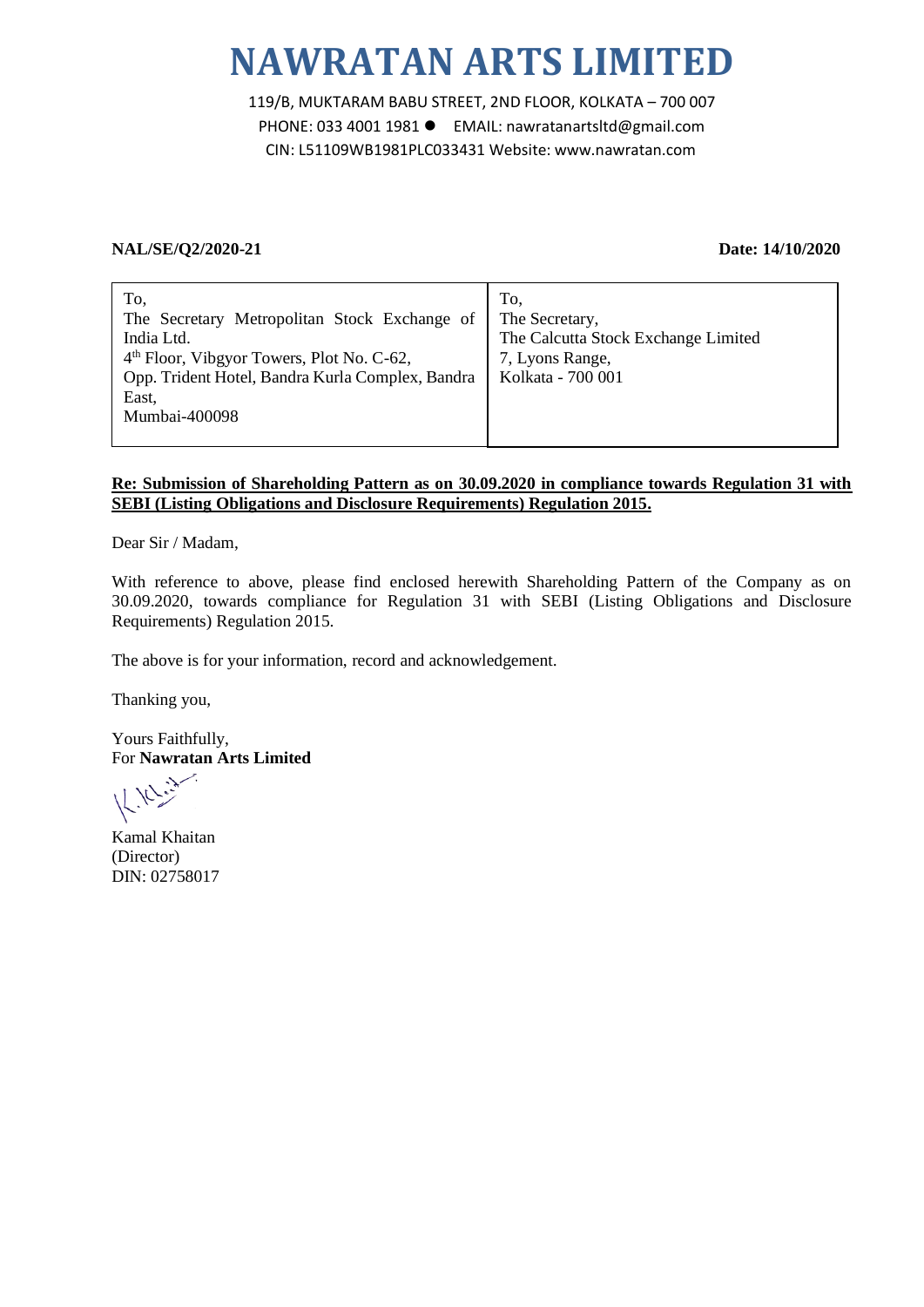### Annexure - I

#### **Format of holding of specified securities**

1. Name of Listed Entity: NAWRATAN ARTS LTD (CIN:L51109WB1981PLC033431)

2. Scrip Code - Name of Scrip -,- Class of Security Equity

3. Share Holding Pattern Filed under : Reg. 31(1)(a)/Reg. 31(1)(b)/Reg. 31(1)(c )

a. If under 31 (1)(b) then indicate the report for Quarter ending: 30/09/2020

b. If under 31(1)(c ) then indicate date of allotment/extinguishment

4. **Declaration** : The Listed entity is required to submit the following declaration to the extent of submission of information:-

| <b>Particulars</b>                                                                       | Yes* | $No*$ |
|------------------------------------------------------------------------------------------|------|-------|
| 1 Whether the Listed Entity has issued any partly paid up shares?                        |      | No    |
| 2 Whether the Listed Entity has issued any Convertible Securities or Warrants?           |      | No    |
| 3 Whether the Listed Entity has any shares against which depository receipts are issued? |      | No    |
| 4 Whether the Listed Entity has any shares in Locked-in?                                 |      | No    |
| 5 Whether any shares held by promoters are pledge or otherwise encumbered?               |      | No    |

there is 'No' declared by Listed Entity in above table the values will be considered as 'Zero' by default on submission of the format of holding of specified securities. \* If the Listed Entity selects the option 'No' for the questions above, the columus for the partly paid up shares, Outstanding Convertible Securities/Warrants, depository receipts, locked-in shares, No of shares pledged or otherwise encumbered by promoters, as applicable, shall not be displayed at the time of dissemination on the Stock Exchange website.Also wherever

For **Nawratan Arts Limited**

5. The tabular format for disclosure of holding of specified securities is as follows:-

Kamal Khaitan (Director) DIN: 02758017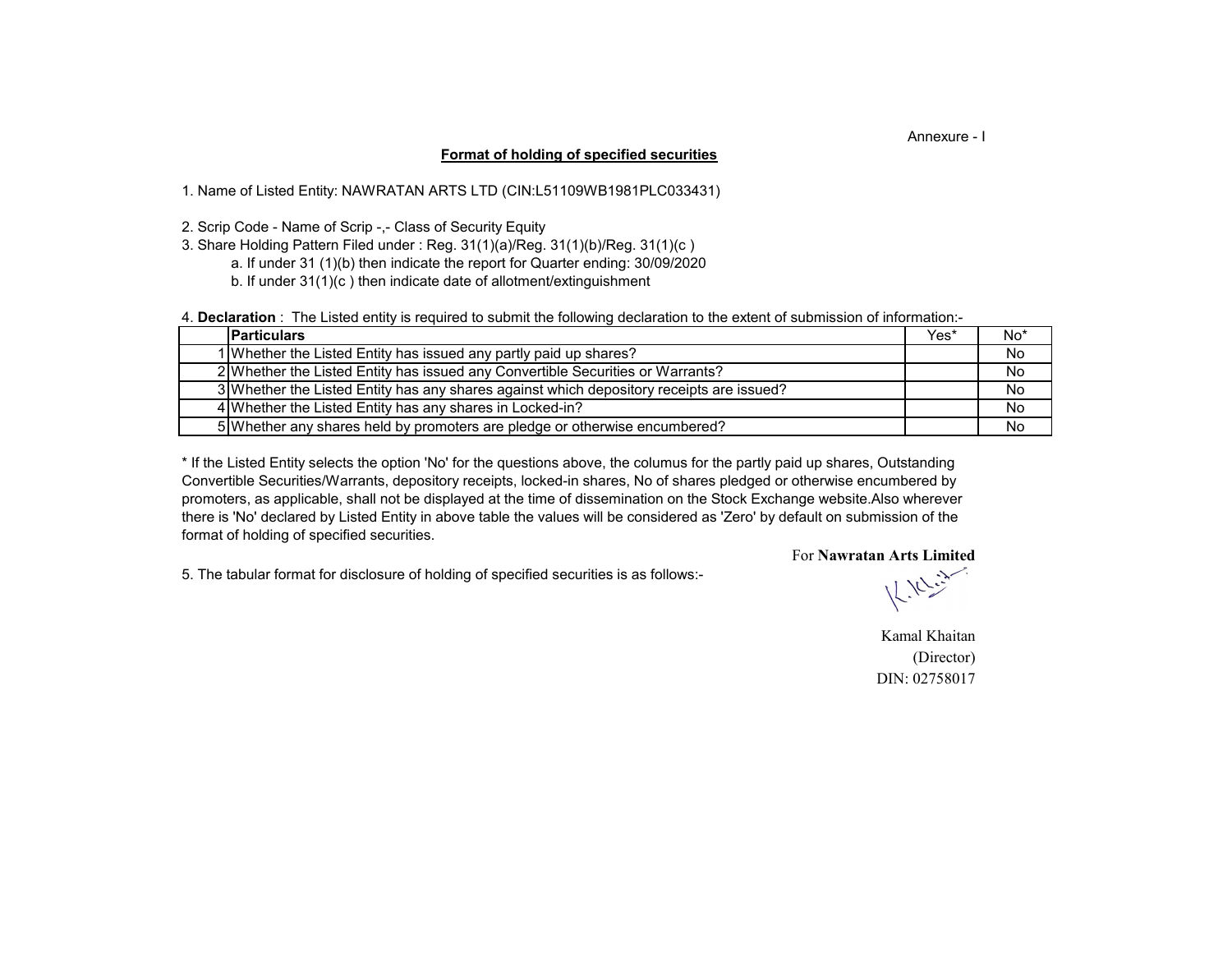|     | Categ   | Category of<br>shareholder                     | Nos. of<br>sharehold | No. of fully<br>shares held | No.of Partly<br>paid up equity paid-up equity<br>shares held | No. of shares<br>underlying<br>Depository | Total<br>nos.shares held    | Shareholding<br>as a % of total<br>no, of shares<br>(calculated as<br>per SCRR, | Number of<br>Votina<br>Rights held<br>in each<br>class of<br>securities<br>(IX) |                |         |                    | No of shares<br>Underlying<br>outstanding<br>convertible<br>securities | Shareholding as<br>a % assuming<br>full conversion of<br>convertible<br>securities (as a | Number of Locked in<br>shares (XII) |                              | Number of shares<br>pledged or otherwise<br>encumbered (XIII) |                              | Number of<br>equity<br>shares held<br>in |
|-----|---------|------------------------------------------------|----------------------|-----------------------------|--------------------------------------------------------------|-------------------------------------------|-----------------------------|---------------------------------------------------------------------------------|---------------------------------------------------------------------------------|----------------|---------|--------------------|------------------------------------------------------------------------|------------------------------------------------------------------------------------------|-------------------------------------|------------------------------|---------------------------------------------------------------|------------------------------|------------------------------------------|
|     | ory (I) | (II)                                           | $rs$ (III)           | (IV)                        | (V)                                                          | Receipts<br>(VI)                          | $(VII)=(IV)+$<br>$(V)+(VI)$ | 1957)<br>(VIII)<br>As a % of<br>$(A+B+C2)$                                      | No of Voting<br>Rights                                                          |                |         | Total as a<br>% of | (including<br>Warrants)<br>(X)                                         | percentage of<br>diluted share<br>capital)<br>$(XI) = (VII) + (X) As$                    | No. $(a)$                           | As a % of<br>total<br>shares | No. (a)                                                       | As a % of<br>total<br>shares | dematerializ<br>ed form<br>(XIV)         |
|     |         |                                                |                      |                             |                                                              |                                           |                             |                                                                                 | Class eg:x                                                                      | Class eq:y     | Total   | $(A+B+C)$          |                                                                        | a % of (A+B+C2)                                                                          |                                     | held (b)                     |                                                               | held (b)                     |                                          |
|     | (A)     | Promoter &<br>Promoter<br>group                |                      | 172000                      |                                                              |                                           | 172000                      | 15.6364                                                                         | 172000                                                                          | $\Omega$       | 172000  | 15.6364            |                                                                        | 15.6364                                                                                  |                                     | 0.0000                       |                                                               | 0.0000                       | 172000                                   |
| (B) |         | Public                                         | 412                  | 928000                      | $\Omega$                                                     |                                           | 928000                      | 84.3636                                                                         | 928000                                                                          | $\Omega$       | 928000  | 84.3636            |                                                                        | 84.3636                                                                                  | $\Omega$                            | 0.0000                       | <b>NA</b>                                                     |                              | 670750                                   |
| (C) |         | Non<br>Promoter -<br>Non Public                |                      |                             |                                                              |                                           |                             |                                                                                 |                                                                                 |                |         |                    |                                                                        |                                                                                          |                                     |                              | <b>NA</b>                                                     |                              |                                          |
|     | (C1)    | Shares<br>underlying<br><b>DRs</b>             |                      |                             |                                                              |                                           |                             | <b>NA</b>                                                                       |                                                                                 |                |         |                    |                                                                        |                                                                                          |                                     |                              | <b>NA</b>                                                     |                              |                                          |
|     | (C2)    | Shares held<br>by<br>Employee<br><b>Trusts</b> |                      |                             |                                                              |                                           |                             |                                                                                 |                                                                                 |                |         |                    |                                                                        |                                                                                          |                                     |                              | <b>NA</b>                                                     |                              |                                          |
|     |         | Total                                          | 414                  | 1100000                     | $\mathbf{0}$                                                 | $\mathbf{0}$                              | 1100000                     | 100.0000                                                                        | 1100000                                                                         | $\overline{0}$ | 1100000 | 100.0000           | $\Omega$                                                               | 100.0000                                                                                 | $\Omega$                            |                              |                                                               |                              | 842750                                   |

#### NAWRATAN ARTS LTD Table I - Summary Statement holding of specified securities as on 30/09/2020

#### For **Nawratan Arts Limited**

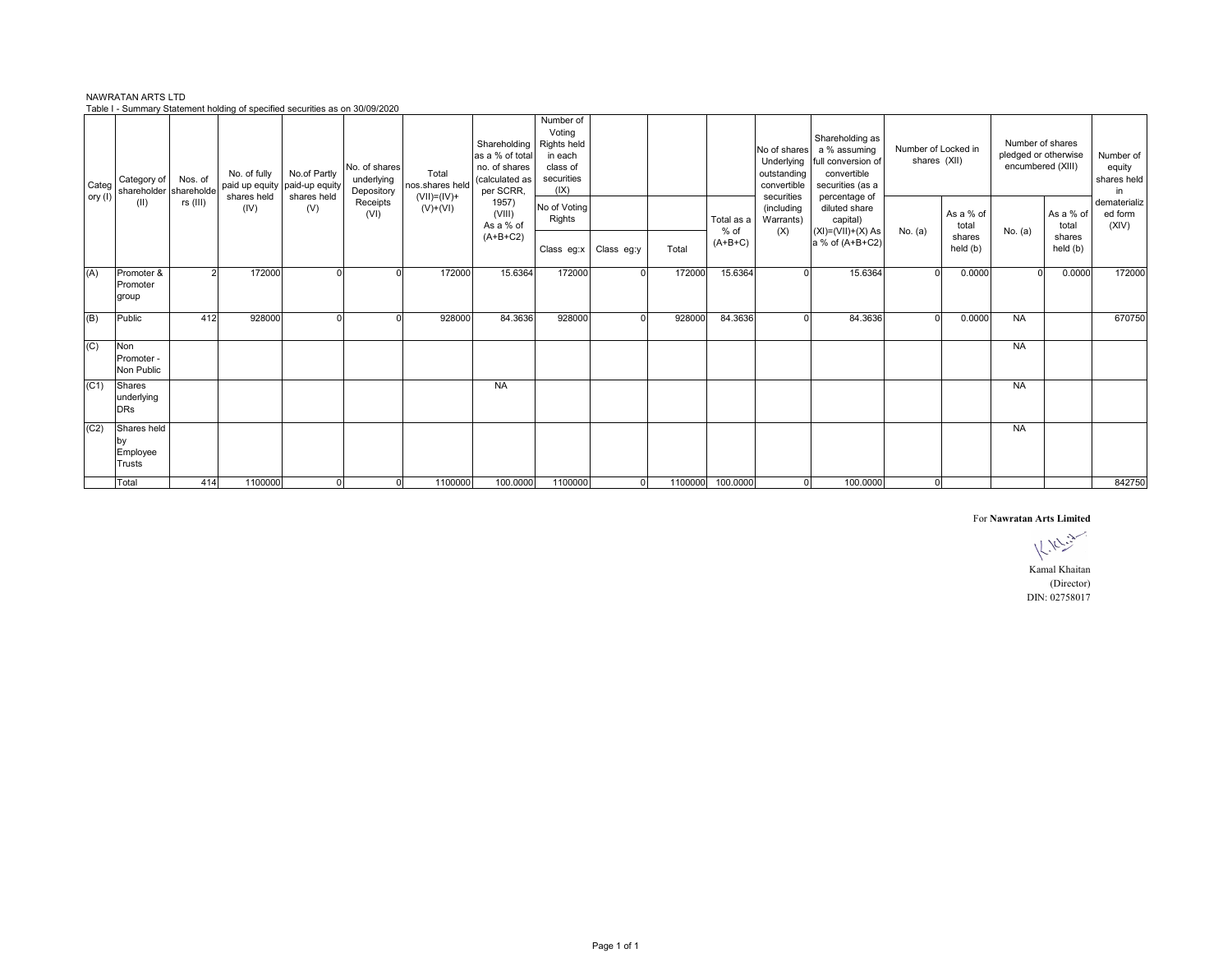|     | NAWRATAN ARTS LTD                                                                                     |             |                                   |                                                          |                                             |                                                                   |                                                               |                                                                                                     |                                               |                     |          |                                                 |                                                                                          |                                                                                                                                                                               |                |                                       |          |                                       |                                                                              |
|-----|-------------------------------------------------------------------------------------------------------|-------------|-----------------------------------|----------------------------------------------------------|---------------------------------------------|-------------------------------------------------------------------|---------------------------------------------------------------|-----------------------------------------------------------------------------------------------------|-----------------------------------------------|---------------------|----------|-------------------------------------------------|------------------------------------------------------------------------------------------|-------------------------------------------------------------------------------------------------------------------------------------------------------------------------------|----------------|---------------------------------------|----------|---------------------------------------|------------------------------------------------------------------------------|
|     | Table II - Statement Showing shareholding pattern of the Promoter and Promoter Group as on 30/09/2020 |             |                                   |                                                          |                                             |                                                                   |                                                               |                                                                                                     |                                               |                     |          |                                                 |                                                                                          |                                                                                                                                                                               |                |                                       |          |                                       |                                                                              |
|     |                                                                                                       |             |                                   |                                                          |                                             |                                                                   |                                                               |                                                                                                     | Number of Voting Rights held in each class of |                     |          |                                                 |                                                                                          |                                                                                                                                                                               |                |                                       |          | Number of shares                      |                                                                              |
|     |                                                                                                       |             |                                   |                                                          |                                             |                                                                   |                                                               |                                                                                                     |                                               | securities (IX)     |          |                                                 |                                                                                          |                                                                                                                                                                               |                | Number of Locked in shares<br>(XII)   |          | pledged or otherwise                  |                                                                              |
|     |                                                                                                       |             |                                   |                                                          |                                             |                                                                   |                                                               |                                                                                                     |                                               | No of Voting Rights |          |                                                 |                                                                                          | Shareholding<br>as a %                                                                                                                                                        |                |                                       |          | encumbered (XIII)                     |                                                                              |
|     | Category & Name of the<br>Shareholders (I)                                                            | (II)<br>PAN | Nos. of<br>sharehold<br>ers (III) | No. of fully<br>paid up<br>equity<br>shares held<br>(IV) | Partly paid-up<br>equity shares<br>held (V) | Nos. of<br>shares<br>underlying<br>Depository<br>Receipts<br>(VI) | Total<br>nos.shares<br>held<br>$(VII) = (IV) +$<br>$(V)+(VI)$ | Sharehold<br>ing $%$<br>calculated<br>as per<br>SCRR.<br>1957)<br>As a % of<br>$(A+B+C2)$<br>(VIII) | Class x                                       | Class <sub>y</sub>  | Total    | Total as<br>a % of<br>Total<br>Voting<br>rights | Underlying<br>outstanding<br>convertible<br>securities<br>(including<br>Warrants)<br>(X) | No of shares assuming full<br>conversion of<br>convertible<br>securities (as<br>a percentage<br>of diluted<br>share capital)<br>$(XI) = (VII) + (X)$<br>As a % of<br>$A+B+C2$ | No. (a)        | As a % of<br>total shares<br>held (b) | No. (a)  | As a % of<br>total shares<br>held (b) | Number of<br>equity<br>shares held<br>in<br>dematerializ<br>ed form<br>(XIV) |
| (1) | Indian                                                                                                |             |                                   |                                                          |                                             |                                                                   |                                                               |                                                                                                     |                                               |                     |          |                                                 |                                                                                          |                                                                                                                                                                               |                |                                       |          |                                       |                                                                              |
| (a) | Individuals/Hindu undivided Family                                                                    |             |                                   | 15000                                                    | $\mathbf 0$                                 | $\mathbf 0$                                                       | 15000                                                         | 1.3636                                                                                              | 15000                                         | $\Omega$            | 15000    | 1.3636                                          | $\Omega$                                                                                 | 1.3636                                                                                                                                                                        | $\Omega$       | 0.0000                                | $\Omega$ | 0.0000                                | 15000                                                                        |
|     |                                                                                                       |             |                                   |                                                          |                                             |                                                                   |                                                               |                                                                                                     |                                               |                     |          |                                                 |                                                                                          |                                                                                                                                                                               |                |                                       |          |                                       |                                                                              |
|     | PRADEEP GOENKA                                                                                        | AAFHP2259D  | $\overline{1}$                    | 15000                                                    | $\mathbf{0}$                                | $\overline{0}$                                                    | 15000                                                         | 1.3636                                                                                              | 15000                                         | $\overline{0}$      | 15000    | 1.3636                                          | $\circ$                                                                                  | 1.3636                                                                                                                                                                        | $\overline{0}$ | 0.0000                                | $\Omega$ | 0.0000                                | 15000                                                                        |
|     | Central Government/State                                                                              |             |                                   |                                                          |                                             |                                                                   |                                                               |                                                                                                     |                                               |                     |          |                                                 |                                                                                          |                                                                                                                                                                               |                |                                       |          |                                       |                                                                              |
| (b) | Government(s)                                                                                         |             |                                   |                                                          |                                             |                                                                   |                                                               |                                                                                                     |                                               |                     |          |                                                 | $\Omega$                                                                                 | 0.0000                                                                                                                                                                        | $\Omega$       | 0.0000                                |          | 0.0000                                | $\mathbf 0$                                                                  |
| (c) | Financial Institutions/Banks                                                                          |             |                                   |                                                          |                                             |                                                                   |                                                               |                                                                                                     |                                               |                     |          |                                                 | $\Omega$                                                                                 | 0.0000                                                                                                                                                                        | $\Omega$       | 0.0000                                | $\Omega$ | 0.0000                                | $\Omega$                                                                     |
| (d) | Any Other (specify)                                                                                   |             |                                   |                                                          |                                             |                                                                   |                                                               |                                                                                                     |                                               |                     |          |                                                 | $\Omega$                                                                                 | 0.0000                                                                                                                                                                        | $\overline{0}$ | 0.0000                                | $\Omega$ | 0.0000                                | $\Omega$                                                                     |
|     |                                                                                                       |             |                                   |                                                          |                                             |                                                                   |                                                               |                                                                                                     |                                               |                     |          |                                                 |                                                                                          |                                                                                                                                                                               |                |                                       |          |                                       |                                                                              |
|     | <b>Bodies Corporate</b>                                                                               |             | $\overline{1}$                    | 157000                                                   | $\mathbf 0$                                 | $\overline{0}$                                                    | 157000                                                        | 14.2727                                                                                             | 157000                                        | $\overline{0}$      |          | 157000 14.2727                                  | $\Omega$                                                                                 | 14.2727                                                                                                                                                                       | $\overline{0}$ | 0.0000                                | $\Omega$ | 0.0000                                | 157000                                                                       |
|     | LHP PRIVATE LIMITED                                                                                   | AAACL9250G  |                                   | 157000                                                   | $\mathbf 0$                                 | $\overline{0}$                                                    | 157000                                                        | 14.2727                                                                                             | 157000                                        | $\overline{0}$      | 157000   | 14.2727                                         | $\Omega$                                                                                 | 14.2727                                                                                                                                                                       | $\overline{0}$ | 0.0000                                |          | 0.0000                                | 157000                                                                       |
|     | Sub Total                                                                                             |             | $\overline{2}$                    | 172000                                                   | $\mathbf{0}$                                | $\overline{0}$                                                    | 172000                                                        | 15.6364                                                                                             | 172000                                        | $\Omega$            | 172000   | 15.6364                                         | $\Omega$                                                                                 | 15.6364                                                                                                                                                                       | $\Omega$       | 0.0000                                |          | 0.0000                                | 172000                                                                       |
|     |                                                                                                       |             |                                   |                                                          |                                             |                                                                   |                                                               |                                                                                                     |                                               |                     |          |                                                 |                                                                                          |                                                                                                                                                                               |                |                                       |          |                                       |                                                                              |
| (2) | Foreign                                                                                               |             |                                   |                                                          |                                             |                                                                   |                                                               |                                                                                                     |                                               |                     |          |                                                 |                                                                                          |                                                                                                                                                                               |                |                                       |          |                                       |                                                                              |
| (a) | Individuals (Non-Resident<br>Individuals/Foreign Individuals)                                         |             |                                   |                                                          |                                             |                                                                   |                                                               |                                                                                                     |                                               |                     |          |                                                 | $\Omega$                                                                                 | 0.0000                                                                                                                                                                        | $\Omega$       | 0.0000                                | $\Omega$ | 0.0000                                | $\mathbf 0$                                                                  |
|     |                                                                                                       |             |                                   |                                                          |                                             |                                                                   |                                                               |                                                                                                     |                                               |                     |          |                                                 |                                                                                          |                                                                                                                                                                               |                |                                       |          |                                       |                                                                              |
| (b) | Government                                                                                            |             |                                   |                                                          |                                             |                                                                   |                                                               |                                                                                                     |                                               |                     |          |                                                 | $\Omega$                                                                                 | 0.0000                                                                                                                                                                        | $\overline{0}$ | 0.0000                                | $\Omega$ | 0.0000                                | $\Omega$                                                                     |
|     |                                                                                                       |             |                                   |                                                          |                                             |                                                                   |                                                               |                                                                                                     |                                               |                     |          |                                                 |                                                                                          | 0.0000                                                                                                                                                                        |                | 0.0000                                | $\Omega$ |                                       | $\overline{0}$                                                               |
| (c) | Institutions                                                                                          |             |                                   |                                                          |                                             |                                                                   |                                                               |                                                                                                     |                                               |                     |          |                                                 | $\Omega$                                                                                 |                                                                                                                                                                               | $\overline{0}$ |                                       |          | 0.0000                                |                                                                              |
| (d) | Foreign Portfolio Investor                                                                            |             |                                   |                                                          |                                             |                                                                   |                                                               |                                                                                                     |                                               |                     |          |                                                 | $\Omega$                                                                                 | 0.0000                                                                                                                                                                        | $\Omega$       | 0.0000                                | $\Omega$ | 0.0000                                | $\Omega$                                                                     |
|     |                                                                                                       |             |                                   |                                                          |                                             |                                                                   |                                                               |                                                                                                     |                                               |                     |          |                                                 |                                                                                          |                                                                                                                                                                               |                |                                       |          |                                       |                                                                              |
| (e) | Any Other (specify)                                                                                   |             |                                   |                                                          |                                             |                                                                   |                                                               |                                                                                                     |                                               |                     |          |                                                 | $\Omega$                                                                                 | 0.0000                                                                                                                                                                        | $\overline{0}$ | 0.0000                                | $\Omega$ | 0.0000                                | $\Omega$                                                                     |
|     | Sub Total                                                                                             |             | $\Omega$                          | $\Omega$                                                 | $\mathbf{0}$                                | $\overline{0}$                                                    | $\Omega$                                                      | 0.0000                                                                                              | $\Omega$                                      | $\Omega$            | $\Omega$ | 0.0000                                          | $\Omega$                                                                                 | 0.0000                                                                                                                                                                        | $\Omega$       | 0.0000                                | $\Omega$ | 0.0000                                | $\Omega$                                                                     |
|     | <b>Total Shareholding of Promoter</b><br>and Promoter Group<br>$(A)=(A)(1)+(A)(2)$                    |             | $\overline{2}$                    | 172000                                                   | $\mathbf 0$                                 | $\Omega$                                                          | 172000                                                        | 15.6364                                                                                             | 172000                                        | $\Omega$            | 172000   | 15.6364                                         | $\overline{0}$                                                                           | 15.6364                                                                                                                                                                       | $\Omega$       | 0.0000                                | $\Omega$ | 0.0000                                | 172000                                                                       |

This is in Reference to the he Information submitted under Table I & II of the captioned Shareholding Pattern for the quarter ended 30/06/2020 we would like to state that M/s. LHP Private Limited (LHP) has sold 157000 Equi representing 1.36% of the Equity & Voting share capital of Nawratan Arts Limited as on 30.06.2020.

For **Nawratan Arts Limited**

Kamal Khaitan (Director)

DIN: 02758017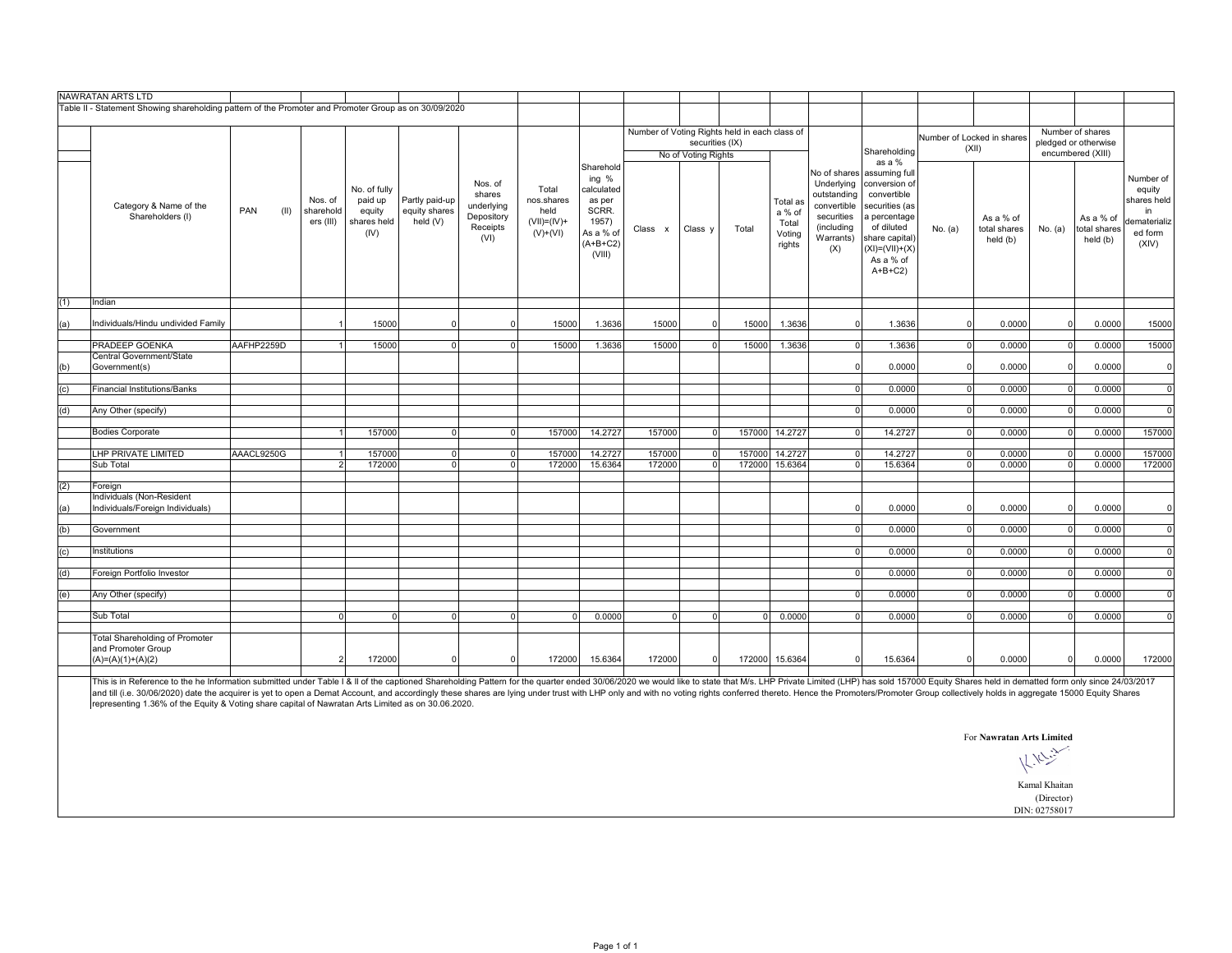|     | NAWRATAN ARTS LTD                                                                             |            |                         |                               |                                 |                                              |                                        |                                                   |                |                     |                                                                  |                                              |                                                             |                                                                                                                 |                                     |                                          |                                       |                                                                        |                                             |
|-----|-----------------------------------------------------------------------------------------------|------------|-------------------------|-------------------------------|---------------------------------|----------------------------------------------|----------------------------------------|---------------------------------------------------|----------------|---------------------|------------------------------------------------------------------|----------------------------------------------|-------------------------------------------------------------|-----------------------------------------------------------------------------------------------------------------|-------------------------------------|------------------------------------------|---------------------------------------|------------------------------------------------------------------------|---------------------------------------------|
|     | Table III - Statement Showing shareholding pattern of the Public shareholder as on 30/09/2020 |            |                         |                               |                                 |                                              |                                        |                                                   |                |                     |                                                                  |                                              |                                                             |                                                                                                                 |                                     |                                          |                                       |                                                                        |                                             |
|     |                                                                                               |            | Nos. of                 | No. of fully<br>paid up       | Partly paid-                    | Nos. of<br>shares                            | Total<br>nos.shares                    | Sharehol<br>ding %<br>calculate<br>d as per       |                | No of Voting Rights | Number of Voting Rights held in each class of<br>securities (IX) |                                              | No of shares<br>Underlying<br>outstanding                   | Shareholding<br>as a %<br>assuming full<br>conversion of<br>convertible                                         | Number of Locked in<br>shares (XII) |                                          |                                       | Number of<br>shares<br>pledged or<br>otherwise<br>encumbered<br>(XIII) | Number of<br>equity<br>shares               |
|     | Category & Name of the<br>Shareholders (I)                                                    | PAN(II)    | sharehold<br>ers (III)  | equity<br>shares held<br>(IV) | up equity<br>shares<br>held (V) | underlying<br>Depository<br>Receipts<br>(VI) | held<br>$(VII) = (IV) +$<br>$(V)+(VI)$ | SCRR.<br>1957) As<br>a % of<br>$A+B+C2$<br>(VIII) | Class x        | Class y             | Total                                                            | Total as a<br>% of Total<br>Voting<br>rights | convertible<br>securities<br>(including<br>Warrants)<br>(X) | securities (as<br>a percentage<br>of diluted<br>share capital)<br>$(XI) = (VII) + (X)$<br>As a % of<br>$A+B+C2$ | No. (a)                             | As a % of<br>total<br>shares<br>held (b) | No.<br>(Not<br>applic<br>able)<br>(a) | As a %<br>of total<br>shares<br>held<br>(Not<br>applica<br>ble) (b)    | held in<br>dematerial<br>ized form<br>(XIV) |
| (1) | <b>Institutions</b>                                                                           |            |                         |                               |                                 |                                              |                                        |                                                   |                |                     |                                                                  |                                              |                                                             |                                                                                                                 |                                     |                                          |                                       |                                                                        |                                             |
| (a) | Mutual Funds / UTI                                                                            |            |                         |                               |                                 |                                              |                                        |                                                   |                |                     |                                                                  |                                              |                                                             |                                                                                                                 |                                     |                                          |                                       |                                                                        |                                             |
|     |                                                                                               |            |                         |                               |                                 |                                              |                                        |                                                   |                |                     |                                                                  |                                              |                                                             |                                                                                                                 |                                     |                                          |                                       |                                                                        |                                             |
| (b) | Venture Capital Funds                                                                         |            |                         |                               |                                 |                                              |                                        |                                                   |                |                     |                                                                  |                                              |                                                             |                                                                                                                 |                                     |                                          |                                       |                                                                        |                                             |
|     |                                                                                               |            |                         |                               |                                 |                                              |                                        |                                                   |                |                     |                                                                  |                                              |                                                             |                                                                                                                 |                                     |                                          |                                       |                                                                        |                                             |
| (c) | Alternate Investment Funds                                                                    |            |                         |                               |                                 |                                              |                                        |                                                   |                |                     |                                                                  |                                              |                                                             |                                                                                                                 |                                     |                                          |                                       |                                                                        |                                             |
|     |                                                                                               |            |                         |                               |                                 |                                              |                                        |                                                   |                |                     |                                                                  |                                              |                                                             |                                                                                                                 |                                     |                                          |                                       |                                                                        |                                             |
| (d) | Foreign Venture Capital Investors                                                             |            |                         |                               |                                 |                                              |                                        |                                                   |                |                     |                                                                  |                                              |                                                             |                                                                                                                 |                                     |                                          |                                       |                                                                        |                                             |
|     |                                                                                               |            |                         |                               |                                 |                                              |                                        |                                                   |                |                     |                                                                  |                                              |                                                             |                                                                                                                 |                                     |                                          |                                       |                                                                        |                                             |
| (e) | Foreign Portfolio Investors                                                                   |            |                         |                               |                                 |                                              |                                        |                                                   |                |                     |                                                                  |                                              |                                                             |                                                                                                                 |                                     |                                          |                                       |                                                                        |                                             |
|     |                                                                                               |            |                         |                               |                                 |                                              |                                        |                                                   |                |                     |                                                                  |                                              |                                                             |                                                                                                                 |                                     |                                          |                                       |                                                                        |                                             |
| (f) | Financial Institutions / Banks                                                                |            |                         |                               |                                 |                                              |                                        |                                                   |                |                     |                                                                  |                                              |                                                             |                                                                                                                 |                                     |                                          |                                       |                                                                        |                                             |
|     |                                                                                               |            |                         |                               |                                 |                                              |                                        |                                                   |                |                     |                                                                  |                                              |                                                             |                                                                                                                 |                                     |                                          |                                       |                                                                        |                                             |
| (g) | <b>Insurance Companies</b>                                                                    |            |                         |                               |                                 |                                              |                                        |                                                   |                |                     |                                                                  |                                              |                                                             |                                                                                                                 |                                     |                                          |                                       |                                                                        |                                             |
|     |                                                                                               |            |                         |                               |                                 |                                              |                                        |                                                   |                |                     |                                                                  |                                              |                                                             |                                                                                                                 |                                     |                                          |                                       |                                                                        |                                             |
| (h) | Provident Funds / Pension Funds                                                               |            |                         |                               |                                 |                                              |                                        |                                                   |                |                     |                                                                  |                                              |                                                             |                                                                                                                 |                                     |                                          |                                       |                                                                        |                                             |
|     | Any Other (specify)                                                                           |            |                         |                               |                                 |                                              |                                        |                                                   |                |                     |                                                                  |                                              |                                                             |                                                                                                                 |                                     |                                          |                                       |                                                                        |                                             |
| (i) |                                                                                               |            |                         |                               |                                 |                                              |                                        |                                                   |                |                     |                                                                  |                                              |                                                             |                                                                                                                 |                                     |                                          |                                       |                                                                        |                                             |
|     |                                                                                               |            |                         |                               |                                 |                                              |                                        |                                                   |                |                     |                                                                  |                                              |                                                             |                                                                                                                 |                                     |                                          |                                       |                                                                        |                                             |
|     | Sub Total                                                                                     |            | $\Omega$                | $\overline{0}$                | $\overline{0}$                  | $\circ$                                      | 0                                      | 0.0000                                            | $\overline{0}$ | $\mathbf 0$         | $\overline{0}$                                                   | 0.0000                                       | $\overline{0}$                                              | 0.0000                                                                                                          | 0                                   | 0.0000                                   | <b>NA</b>                             |                                                                        |                                             |
|     |                                                                                               |            |                         |                               |                                 |                                              |                                        |                                                   |                |                     |                                                                  |                                              |                                                             |                                                                                                                 |                                     |                                          |                                       |                                                                        |                                             |
|     | Central Government / State                                                                    |            |                         |                               |                                 |                                              |                                        |                                                   |                |                     |                                                                  |                                              |                                                             |                                                                                                                 |                                     |                                          |                                       |                                                                        |                                             |
| (2) | Government(s) / President of India                                                            |            |                         |                               |                                 |                                              |                                        |                                                   |                |                     |                                                                  |                                              |                                                             |                                                                                                                 |                                     |                                          |                                       |                                                                        |                                             |
|     |                                                                                               |            |                         |                               |                                 |                                              |                                        |                                                   |                |                     |                                                                  |                                              |                                                             |                                                                                                                 |                                     |                                          |                                       |                                                                        |                                             |
| (3) | Non-Institutions                                                                              |            |                         |                               |                                 |                                              |                                        |                                                   |                |                     |                                                                  |                                              |                                                             |                                                                                                                 |                                     |                                          |                                       |                                                                        |                                             |
| (a) | Individuals-                                                                                  |            |                         |                               |                                 |                                              |                                        |                                                   |                |                     |                                                                  |                                              |                                                             |                                                                                                                 |                                     |                                          |                                       |                                                                        |                                             |
|     |                                                                                               |            |                         |                               |                                 |                                              |                                        |                                                   |                |                     |                                                                  |                                              |                                                             |                                                                                                                 |                                     |                                          |                                       |                                                                        |                                             |
|     | Individual shareholders holding<br>nominal share capital upto Rs.2<br>lakhs                   |            | 359                     | 150950                        | $\circ$                         | $\circ$                                      | 150950                                 | 13.7227                                           | 150950         | $\Omega$            | 150950                                                           | 13.7227                                      | $\Omega$                                                    | 13.7227                                                                                                         | $\mathbf 0$                         | 0.0000                                   | <b>NA</b>                             |                                                                        |                                             |
|     |                                                                                               |            |                         |                               |                                 |                                              |                                        |                                                   |                |                     |                                                                  |                                              |                                                             |                                                                                                                 |                                     |                                          |                                       |                                                                        |                                             |
|     | <b>BRAJENDRA SINGH</b>                                                                        | CIOPS6204E | $\mathfrak{p}$          | 12500                         | $\overline{0}$                  | $\circ$                                      | 12500                                  | 1.1364                                            | 12500          | $\overline{0}$      | 12500                                                            | 1.1364                                       | $\circ$                                                     | 1.1364                                                                                                          | $^{\circ}$                          | 0.0000                                   | <b>NA</b>                             |                                                                        | $\mathbf 0$                                 |
|     |                                                                                               |            |                         |                               |                                 |                                              |                                        |                                                   |                |                     |                                                                  |                                              |                                                             |                                                                                                                 |                                     |                                          |                                       |                                                                        |                                             |
|     | ii.Individual shareholders holding<br>nominal share capital in excess of<br>Rs.2 lakhs        |            | 15                      | 705850                        | $\overline{0}$                  | $\overline{0}$                               | 705850                                 | 64.1682                                           | 705850         | $\mathbf 0$         | 705850                                                           | 64.1682                                      | $\overline{0}$                                              | 64.1682                                                                                                         | $\mathbf 0$                         | 0.0000                                   | <b>NA</b>                             |                                                                        | 620750                                      |
|     | PANKAJ DHANUKA HUF                                                                            | AAOHP8856M | $\mathbf{1}$            | 61000                         | $\circ$                         | $\overline{0}$                               | 61000                                  | 5.5455                                            | 61000          | $\overline{0}$      | 61000                                                            | 5.5455                                       | $\overline{0}$                                              | 5.5455                                                                                                          | 0                                   | 0.0000                                   | NA                                    |                                                                        | 61000                                       |
|     |                                                                                               | AVWPA5435A | $\mathbf{1}$            | 60500                         | $\overline{0}$                  | $\overline{0}$                               | 60500                                  | 5.5000                                            | 60500          | $\Omega$            | 60500                                                            | 5.5000                                       | $\circ$                                                     | 5.5000                                                                                                          | $\mathbf 0$                         | 0.0000                                   | NA                                    |                                                                        | 60500                                       |
|     | Nita Agarwal                                                                                  |            |                         |                               |                                 |                                              |                                        |                                                   |                |                     |                                                                  |                                              |                                                             |                                                                                                                 |                                     |                                          |                                       |                                                                        |                                             |
|     | PAWAN KUMAR SUREKA                                                                            | ALQPS6815C | 1                       | 54000                         | $\overline{0}$                  | $\overline{0}$                               | 54000                                  | 4.9091                                            | 54000          | $\mathbf 0$         | 54000                                                            | 4.9091                                       | $\overline{0}$                                              | 4.9091                                                                                                          | $\mathsf 0$                         | 0.0000                                   | <b>NA</b>                             |                                                                        | 54000                                       |
|     | SUBODH KUMAR SINGHANIA                                                                        |            |                         |                               |                                 |                                              |                                        |                                                   |                |                     |                                                                  |                                              |                                                             |                                                                                                                 |                                     |                                          |                                       |                                                                        |                                             |
|     | <b>HUF</b>                                                                                    | ABAHS7071N | 1                       | 54000                         | $\overline{0}$                  | $\circ$                                      | 54000                                  | 4.9091                                            | 54000          | 0                   | 54000                                                            | 4.9091                                       | $\mathbf 0$                                                 | 4.9091                                                                                                          | $\mathsf 0$                         | 0.0000                                   | <b>NA</b>                             |                                                                        | 54000                                       |
|     | PAWAN KUMAR SUREKA                                                                            | AAEHP6137P | $\overline{1}$          | 54000                         | $\circ$                         | $\circ$                                      | 54000                                  | 4.9091                                            | 54000          | $\Omega$            | 54000                                                            | 4.9091                                       | $\overline{0}$                                              | 4.9091                                                                                                          | $\mathbf 0$                         | 0.0000                                   | <b>NA</b>                             |                                                                        | 54000                                       |
|     | CHANDAN AGARWAL                                                                               | BKBPA9840E | $\overline{\mathbf{2}}$ | 52850                         | $\circ$                         | $\overline{0}$                               | 52850                                  | 4.8045                                            | 52850          | $\mathbf 0$         | 52850                                                            | 4.8045                                       | $\circ$                                                     | 4.8045                                                                                                          | 0                                   | 0.0000                                   | <b>NA</b>                             |                                                                        | 47250                                       |
|     | ROHIT BAGARIA                                                                                 | CKIPB0194G | $\mathbf{1}$            | 51440                         | $\overline{0}$                  | $\overline{0}$                               | 51440                                  | 4.6764                                            | 51440          | $\Omega$            | 51440                                                            | 4.6764                                       | $\overline{0}$                                              | 4.6764                                                                                                          | $\mathbf 0$                         | 0.0000                                   | <b>NA</b>                             |                                                                        | 51440                                       |
|     | PREMCHAND BAGARIA                                                                             | BAHPB8619J | 1                       | 50000                         | $\overline{0}$                  | $\overline{0}$                               | 50000                                  | 4.5455                                            | 50000          | $\overline{0}$      | 50000                                                            | 4.5455                                       | $\overline{0}$                                              | 4.5455                                                                                                          | 0                                   | 0.0000                                   | <b>NA</b>                             |                                                                        | 50000                                       |
|     | LAXMI KANT BAGARIA                                                                            | AGUPB6783B | $\overline{2}$          | 49560                         | $\overline{0}$                  | $\overline{0}$                               | 49560                                  | 4.5055                                            | 49560          | $\mathbf 0$         | 49560                                                            | 4.5055                                       | $\circ$                                                     | 4.5055                                                                                                          | $^{\circ}$                          | 0.0000                                   | <b>NA</b>                             |                                                                        | 40560                                       |
|     | KAILASH DHANUKA                                                                               | AGSPD1388G | $\overline{2}$          | 48000                         | $\circ$                         | $\circ$                                      | 48000                                  | 4.3636                                            | 48000          | $\overline{0}$      | 48000                                                            | 4.3636                                       | $\overline{0}$                                              | 4.3636                                                                                                          | 0                                   | 0.0000                                   | <b>NA</b>                             |                                                                        | 40000                                       |
|     | RAMESH KUMAR BAGARIA                                                                          | AGVPB1714F | $\overline{2}$          | 45500                         | $\overline{0}$                  | $\overline{0}$                               | 45500                                  | 4.1364                                            | 45500          | $\overline{0}$      | 45500                                                            | 4.1364                                       | $\overline{0}$                                              | 4.1364                                                                                                          | $^{\circ}$                          | 0.0000                                   | <b>NA</b>                             |                                                                        | 38000                                       |
|     | KAILASH DHANUKA HUF                                                                           | AAJHK2600K | 1                       | 45000                         | $\overline{0}$                  | $\overline{0}$                               | 45000                                  | 4.0909                                            | 45000          | $\overline{0}$      | 45000                                                            | 4.0909                                       | $\overline{0}$                                              | 4.0909                                                                                                          | $\overline{0}$                      | 0.0000                                   | <b>NA</b>                             |                                                                        | 45000                                       |
|     | JAYSHREE BOTHRA                                                                               |            | $\mathbf{1}$            | 30000                         | $\overline{0}$                  | $\overline{0}$                               | 30000                                  | 2.7273                                            | 30000          | $\mathbf{0}$        | 30000                                                            | 2.7273                                       | $\overline{0}$                                              | 2.7273                                                                                                          | $\mathsf 0$                         | 0.0000                                   | <b>NA</b>                             |                                                                        | $\Omega$                                    |
|     | SAYAR BOTHRA                                                                                  |            | 1                       | 25000                         | $\circ$                         | $\overline{0}$                               | 25000                                  | 2.2727                                            | 25000          | $\overline{0}$      | 25000                                                            | 2.2727                                       | $\overline{0}$                                              | 2.2727                                                                                                          | 0                                   | 0.0000                                   | <b>NA</b>                             |                                                                        | $\Omega$                                    |
|     | MADAN MOHAN DHANUKA.                                                                          | AAGHM4618E | 1                       | 25000                         | 0                               | $\overline{0}$                               | 25000                                  | 2.2727                                            | 25000          | $\Omega$            | 25000                                                            | 2.2727                                       | $\overline{0}$                                              | 2.2727                                                                                                          | $\mathbf 0$                         | 0.0000                                   | <b>NA</b>                             |                                                                        | 25000                                       |
|     |                                                                                               |            |                         |                               |                                 |                                              |                                        |                                                   |                |                     |                                                                  |                                              |                                                             |                                                                                                                 |                                     |                                          |                                       |                                                                        |                                             |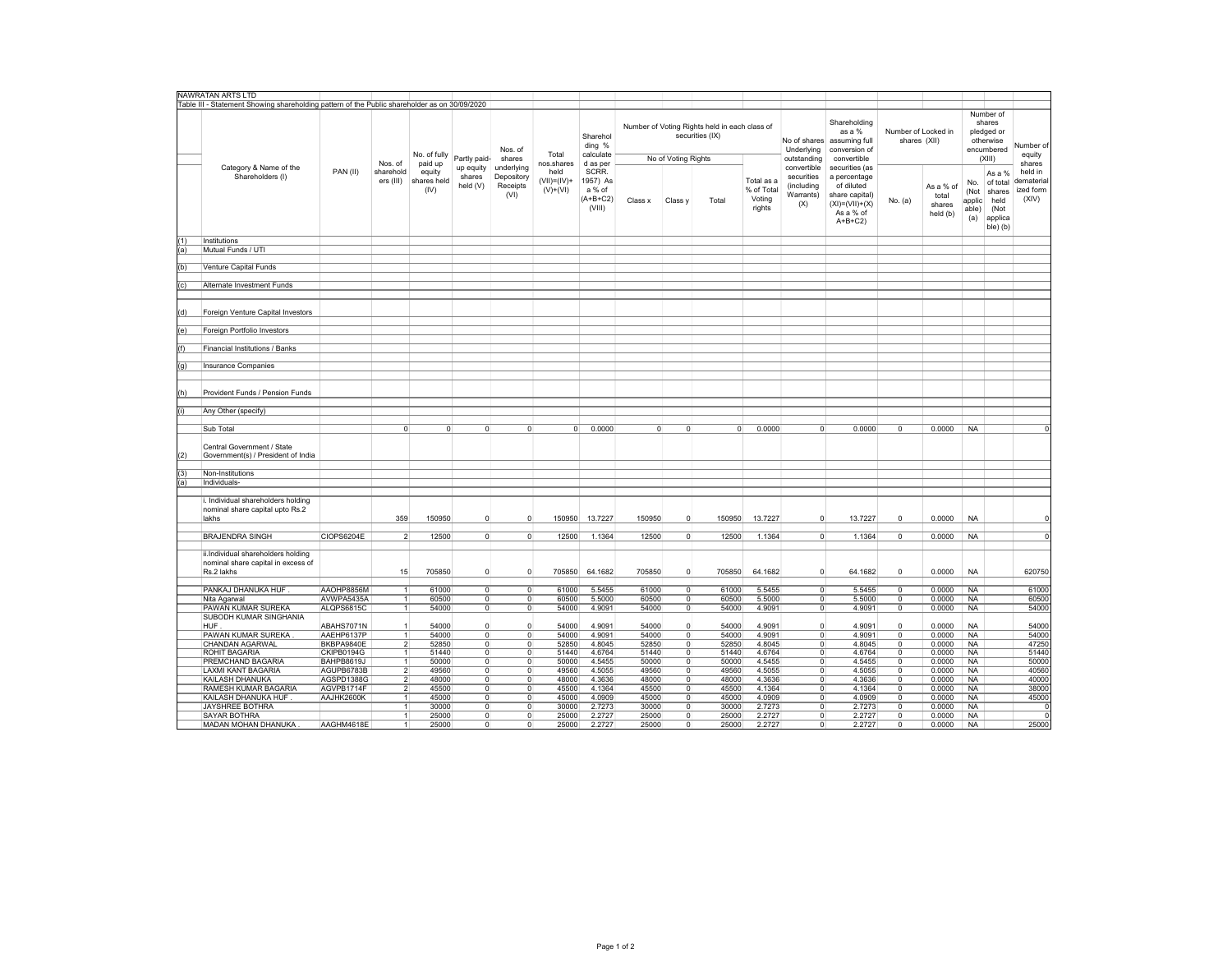|     | NAWRATAN ARTS LTD                                                                             |            |                        |                               |                                 |                                              |                                     |                                                     |         |                     |                                                                  |                                              |                                                                    |                                                                                                                 |                                     |                                          |                                       |                                                                        |                                             |
|-----|-----------------------------------------------------------------------------------------------|------------|------------------------|-------------------------------|---------------------------------|----------------------------------------------|-------------------------------------|-----------------------------------------------------|---------|---------------------|------------------------------------------------------------------|----------------------------------------------|--------------------------------------------------------------------|-----------------------------------------------------------------------------------------------------------------|-------------------------------------|------------------------------------------|---------------------------------------|------------------------------------------------------------------------|---------------------------------------------|
|     | Table III - Statement Showing shareholding pattern of the Public shareholder as on 30/09/2020 |            |                        |                               |                                 |                                              |                                     |                                                     |         |                     |                                                                  |                                              |                                                                    |                                                                                                                 |                                     |                                          |                                       |                                                                        |                                             |
|     |                                                                                               |            | Nos. of                | No. of fully<br>paid up       | Partly paid-                    | Nos. of<br>shares                            | Total<br>nos.shares                 | Sharehol<br>ding %<br>calculate<br>d as per         |         | No of Voting Rights | Number of Voting Rights held in each class of<br>securities (IX) |                                              | No of shares<br>Underlying<br>outstanding                          | Shareholding<br>as a %<br>assuming full<br>conversion of<br>convertible                                         | Number of Locked in<br>shares (XII) |                                          |                                       | Number of<br>shares<br>pledged or<br>otherwise<br>encumbered<br>(XIII) | Number of<br>equity<br>shares               |
|     | Category & Name of the<br>Shareholders (I)                                                    | PAN(II)    | sharehold<br>ers (III) | equity<br>shares held<br>(IV) | up equity<br>shares<br>held (V) | underlying<br>Depository<br>Receipts<br>(VI) | held<br>$(VII)=(IV)+$<br>$(V)+(VI)$ | SCRR.<br>1957) As<br>a % of<br>$(A+B+C2)$<br>(VIII) | Class x | Class y             | Total                                                            | Total as a<br>% of Total<br>Voting<br>rights | convertible<br>securities<br><i>(including</i><br>Warrants)<br>(X) | securities (as<br>a percentage<br>of diluted<br>share capital)<br>$(XI) = (VII) + (X)$<br>As a % of<br>$A+B+C2$ | No. (a)                             | As a % of<br>total<br>shares<br>held (b) | No.<br>(Not<br>applic<br>able)<br>(a) | As a %<br>of total<br>shares<br>held<br>(Not<br>applica<br>ble) (b)    | held in<br>dematerial<br>ized form<br>(XIV) |
|     |                                                                                               |            |                        |                               |                                 |                                              |                                     |                                                     |         |                     |                                                                  |                                              |                                                                    |                                                                                                                 |                                     |                                          |                                       |                                                                        |                                             |
| (b) | NBFCs registered with RBI                                                                     |            |                        |                               |                                 |                                              |                                     |                                                     |         |                     |                                                                  |                                              |                                                                    |                                                                                                                 |                                     |                                          |                                       |                                                                        |                                             |
|     |                                                                                               |            |                        |                               |                                 |                                              |                                     |                                                     |         |                     |                                                                  |                                              |                                                                    |                                                                                                                 |                                     |                                          |                                       |                                                                        |                                             |
| (c) | <b>Employee Trusts</b>                                                                        |            |                        |                               |                                 |                                              |                                     |                                                     |         |                     |                                                                  |                                              |                                                                    |                                                                                                                 |                                     |                                          |                                       |                                                                        |                                             |
| (d) | Overseas Depositories (holding<br>DRs) (balancing figure)                                     |            |                        |                               |                                 |                                              |                                     |                                                     |         |                     |                                                                  |                                              |                                                                    |                                                                                                                 |                                     |                                          |                                       |                                                                        |                                             |
|     |                                                                                               |            |                        |                               |                                 |                                              |                                     |                                                     |         |                     |                                                                  |                                              |                                                                    |                                                                                                                 |                                     |                                          |                                       |                                                                        |                                             |
| (e) | Any Other (specify)                                                                           |            |                        |                               |                                 |                                              |                                     |                                                     |         |                     |                                                                  |                                              |                                                                    |                                                                                                                 |                                     |                                          |                                       |                                                                        |                                             |
|     | <b>Bodies Corporate</b>                                                                       |            | 38                     | 71200                         | $\overline{0}$                  | $\overline{0}$                               | 71200                               | 6.4727                                              | 71200   | $\overline{0}$      | 71200                                                            | 6.4727                                       | $\overline{0}$                                                     | 6.4727                                                                                                          | $\overline{0}$                      | 0.0000                                   | <b>NA</b>                             |                                                                        | 50000                                       |
|     |                                                                                               |            |                        |                               |                                 |                                              |                                     |                                                     |         |                     |                                                                  |                                              |                                                                    |                                                                                                                 |                                     |                                          |                                       |                                                                        |                                             |
|     | <b>DENTAX INDIA LIMITED</b>                                                                   | AABCD1191K |                        | 50000                         | $\overline{0}$                  | $\overline{0}$                               | 50000                               | 4.5455                                              | 50000   | $\overline{0}$      | 50000                                                            | 4.5455                                       | $\Omega$                                                           | 4.5455                                                                                                          | $\mathbf 0$                         | 0.0000                                   | <b>NA</b>                             |                                                                        | 50000                                       |
|     | EXIM SCRIPT VANIJYA PVT LTD                                                                   |            |                        | 17600                         | $\Omega$                        | $\overline{0}$                               | 17600                               | 1.6000                                              | 17600   | $\Omega$            | 17600                                                            | 1.6000                                       | $\Omega$                                                           | 1.6000                                                                                                          | $\mathbf 0$                         | 0.0000                                   | <b>NA</b>                             |                                                                        | $\mathbf 0$                                 |
|     |                                                                                               |            |                        |                               |                                 |                                              |                                     |                                                     |         |                     |                                                                  |                                              |                                                                    |                                                                                                                 |                                     |                                          |                                       |                                                                        |                                             |
|     | Sub Total                                                                                     |            | 412                    | 928000                        | $\overline{0}$                  | $\overline{0}$                               | 928000                              | 84.3636                                             | 928000  | $\overline{0}$      | 928000                                                           | 84.3636                                      | $\Omega$                                                           | 84.3636                                                                                                         | $\overline{0}$                      | 0.0000                                   | <b>NA</b>                             |                                                                        | 670750                                      |
|     | <b>Total Public Shareholding</b><br>$(B)=(B)(1)+(B)(2)+(B)(3)$                                |            | 412                    | 928000                        | $\overline{0}$                  | $\overline{0}$                               | 928000                              | 84.3636                                             | 928000  | $\overline{0}$      | 928000                                                           | 84.3636                                      | $\Omega$                                                           | 84.3636                                                                                                         | $^{\circ}$                          | 0.0000                                   | <b>NA</b>                             |                                                                        | 670750                                      |
|     |                                                                                               |            |                        |                               |                                 |                                              |                                     |                                                     |         |                     |                                                                  |                                              |                                                                    |                                                                                                                 |                                     |                                          |                                       |                                                                        |                                             |
|     |                                                                                               |            |                        |                               |                                 |                                              |                                     |                                                     |         |                     |                                                                  |                                              |                                                                    |                                                                                                                 |                                     | For Nawratan Arts Limited                |                                       |                                                                        |                                             |
|     | Killy                                                                                         |            |                        |                               |                                 |                                              |                                     |                                                     |         |                     |                                                                  |                                              |                                                                    |                                                                                                                 |                                     |                                          |                                       |                                                                        |                                             |
|     |                                                                                               |            |                        |                               |                                 |                                              |                                     |                                                     |         |                     |                                                                  |                                              |                                                                    |                                                                                                                 |                                     | Kamal Khaitan                            |                                       |                                                                        |                                             |
|     |                                                                                               |            |                        |                               |                                 |                                              |                                     |                                                     |         |                     |                                                                  |                                              |                                                                    |                                                                                                                 |                                     |                                          | (Director)                            |                                                                        |                                             |
|     |                                                                                               |            |                        |                               |                                 |                                              |                                     |                                                     |         |                     |                                                                  |                                              |                                                                    |                                                                                                                 |                                     | DIN: 02758017                            |                                       |                                                                        |                                             |
|     |                                                                                               |            |                        |                               |                                 |                                              |                                     |                                                     |         |                     |                                                                  |                                              |                                                                    |                                                                                                                 |                                     |                                          |                                       |                                                                        |                                             |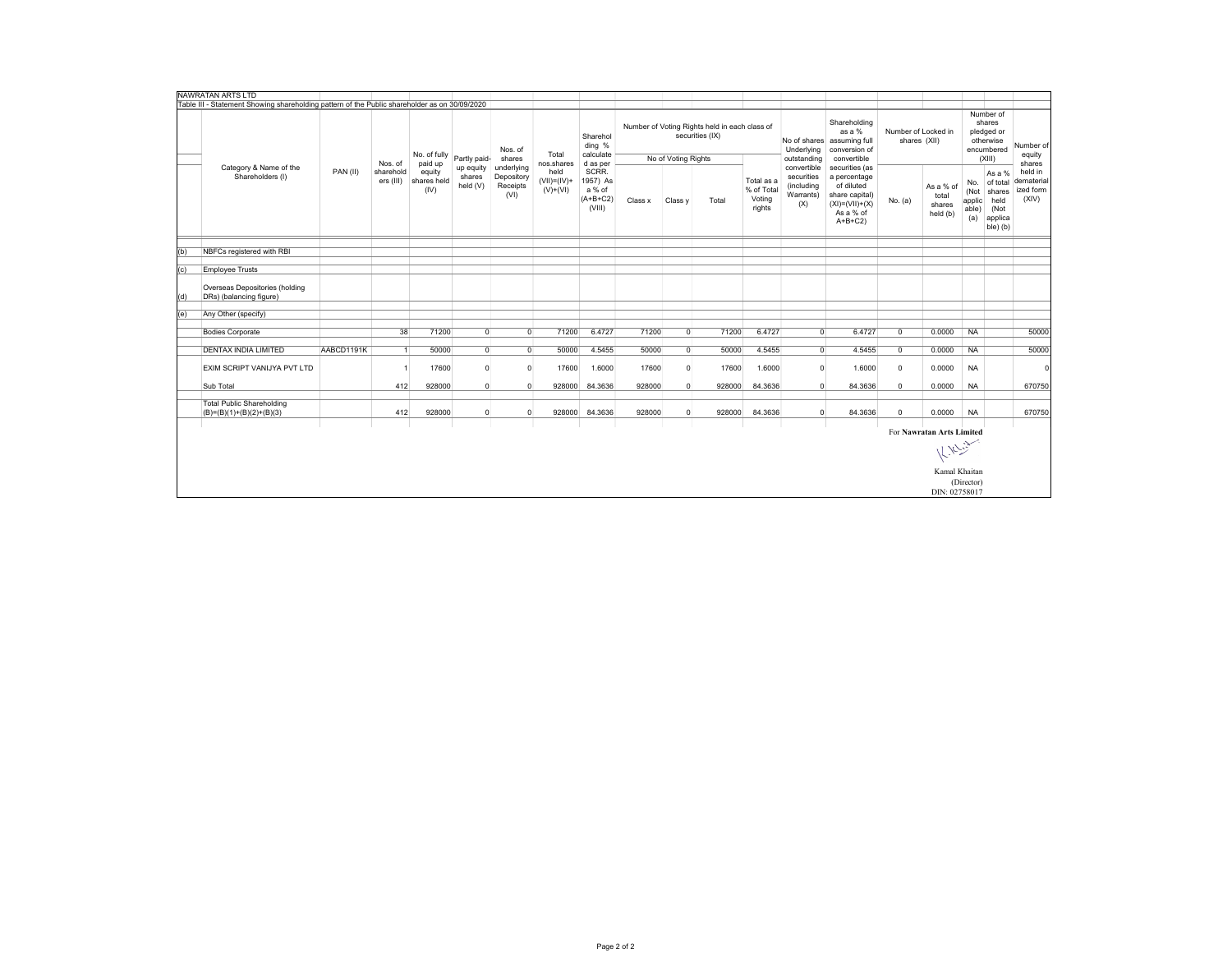|     | <b>NAWRATAN ARTS LTD</b>                                                                                        |          |                                 |                                                                       |                                            |                                          |                                                                     |                                                                 |         |                     |                                                                  |                                              |                                                                                          |                                                                                                                                                 |                                     |                             |                                                                                                                                        |                                                                      |
|-----|-----------------------------------------------------------------------------------------------------------------|----------|---------------------------------|-----------------------------------------------------------------------|--------------------------------------------|------------------------------------------|---------------------------------------------------------------------|-----------------------------------------------------------------|---------|---------------------|------------------------------------------------------------------|----------------------------------------------|------------------------------------------------------------------------------------------|-------------------------------------------------------------------------------------------------------------------------------------------------|-------------------------------------|-----------------------------|----------------------------------------------------------------------------------------------------------------------------------------|----------------------------------------------------------------------|
|     | Table Iv - Statement Showing shareholding pattern of the Non Promoter - Non Public shareholder as on 30/09/2020 |          |                                 |                                                                       |                                            |                                          |                                                                     |                                                                 |         |                     |                                                                  |                                              |                                                                                          |                                                                                                                                                 |                                     |                             |                                                                                                                                        |                                                                      |
|     |                                                                                                                 |          |                                 |                                                                       |                                            | Nos. of                                  |                                                                     | Sharehol<br>ding %                                              |         | No of Voting Rights | Number of Voting Rights held in each class of<br>securities (IX) |                                              | No of<br>shares                                                                          | Total<br>Shareholding<br>as a %<br>assuming full                                                                                                | Number of Locked in<br>shares (XII) |                             | Number of<br>shares<br>pledged or<br>otherwise<br>encumbere<br>d (XIII)                                                                | Number of                                                            |
|     | Category & Name of the<br>Shareholders (I)                                                                      | PAN (II) | No of<br>sharehold<br>ers (III) | No. of fully Partly paid-<br>paid up<br>equity<br>shares held<br>(IV) | up equity<br>shares held Depository<br>(V) | shares<br>underlying<br>Receipts<br>(VI) | Total<br>nos.share<br>s held<br>(VII)=(IV) 1957) As<br>$+ (V)+(VI)$ | calculate<br>d as per<br>SCRR.<br>a % of<br>$(A+B+C2$<br>(VIII) | Class x | Class y             | Total                                                            | Total as a<br>% of Total<br>Voting<br>rights | Underlying<br>outstanding<br>convertible<br>securities<br>(including<br>Warrants)<br>(X) | conversion of<br>convertible<br>securities (as<br>a percentage<br>of diluted<br>share capital)<br>$(XI) = (VII) + (X)$<br>As a % of<br>$A+B+C2$ | No. (a)                             | total<br>shares<br>held (b) | $%$ of<br>No.<br>total<br>As a % of (Not share<br>appli<br>$\mathbf{s}$<br>cabl<br>held<br>e)<br>(Not<br>applic<br>(a)<br>able)<br>(b) | equity<br>As a shares held<br>in<br>dematerializ<br>ed form<br>(XIV) |
| (1) | Custodian / DR Holder                                                                                           |          |                                 |                                                                       |                                            |                                          |                                                                     |                                                                 |         |                     |                                                                  |                                              |                                                                                          |                                                                                                                                                 |                                     |                             |                                                                                                                                        |                                                                      |
| (2) | Employee Benefit Trust (under<br>SEBI (Share based Employee<br>Benefit) Regulations, 2014)                      |          |                                 |                                                                       |                                            |                                          |                                                                     |                                                                 |         |                     |                                                                  |                                              |                                                                                          |                                                                                                                                                 |                                     |                             |                                                                                                                                        |                                                                      |
|     | Total Non Promoter - Non Public<br>Shareholding (C)=(C)(1)+(C)(2)                                               |          |                                 |                                                                       |                                            |                                          |                                                                     | 0.0000                                                          |         |                     |                                                                  | 0.0000                                       |                                                                                          | 0.0000                                                                                                                                          |                                     |                             | 0.0000 NA NA                                                                                                                           | $\Omega$                                                             |
|     |                                                                                                                 |          |                                 |                                                                       |                                            |                                          |                                                                     |                                                                 |         |                     |                                                                  |                                              |                                                                                          |                                                                                                                                                 |                                     |                             | For Nawratan Arts Limited                                                                                                              |                                                                      |
|     |                                                                                                                 |          |                                 |                                                                       |                                            |                                          |                                                                     |                                                                 |         |                     |                                                                  |                                              |                                                                                          |                                                                                                                                                 |                                     |                             | 11.10                                                                                                                                  |                                                                      |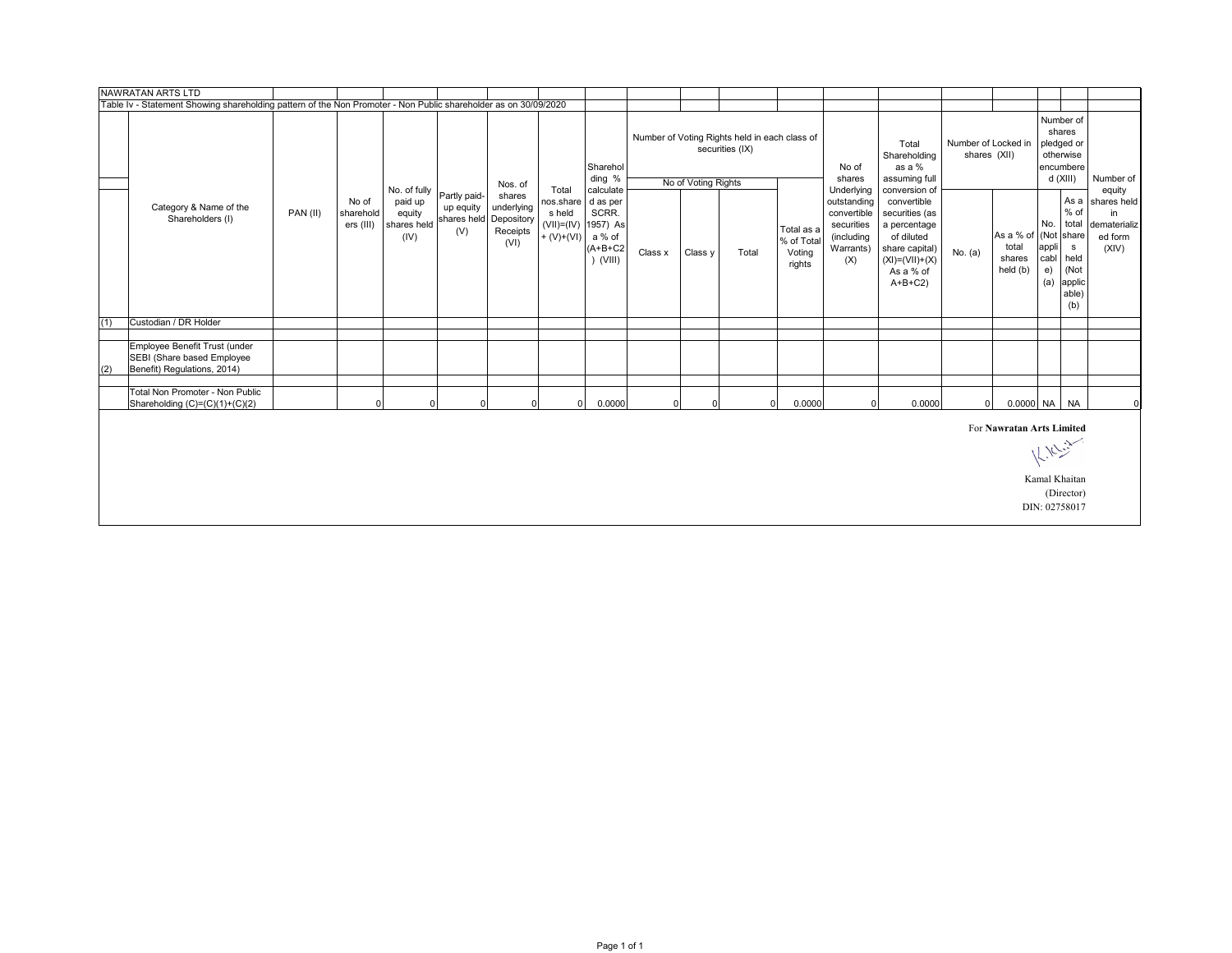|          | NAWRATAN ARTS LTD    |                                    |             |                                                                                       |                                    |               |                                                                                                                                    |                              |                                                                     |            |                                                                                          |                                                                                |
|----------|----------------------|------------------------------------|-------------|---------------------------------------------------------------------------------------|------------------------------------|---------------|------------------------------------------------------------------------------------------------------------------------------------|------------------------------|---------------------------------------------------------------------|------------|------------------------------------------------------------------------------------------|--------------------------------------------------------------------------------|
| Annexure |                      |                                    |             |                                                                                       |                                    |               |                                                                                                                                    |                              |                                                                     |            |                                                                                          |                                                                                |
|          |                      |                                    |             | Table V - Statement showing details of significant beneficial owners as on 30/09/2020 |                                    |               |                                                                                                                                    |                              |                                                                     |            |                                                                                          |                                                                                |
|          |                      |                                    |             |                                                                                       |                                    |               |                                                                                                                                    |                              |                                                                     |            |                                                                                          |                                                                                |
|          | Details of the (SBO) |                                    |             | Details of the registered owner                                                       |                                    |               | Details of<br>holding /<br>exercise of<br>right of the<br>SBO in the<br>reporting<br>company,<br>whether<br>direct or<br>indirect: |                              |                                                                     |            |                                                                                          | Date of<br>creation /<br>acquition of<br>significant<br>beneficial<br>interest |
|          |                      | (1)                                |             |                                                                                       | (II)                               |               |                                                                                                                                    |                              | Whether by virtue of: (III)                                         |            |                                                                                          | (IV)                                                                           |
|          |                      | PAN / Passport<br>No. in case of a |             |                                                                                       | PAN / Passport<br>No. in case of a |               |                                                                                                                                    |                              | Rights on<br>distributable<br>dividend or any<br>other distribution | Exercise   | Exercise<br>of<br>significant                                                            |                                                                                |
| Sr No    | Name                 | foreign national                   | Nationality | Name                                                                                  | foreign national Nationality       |               |                                                                                                                                    | Shares (%) Voting rights (%) | (% )                                                                | of control | influence                                                                                |                                                                                |
| 1        |                      |                                    |             | LHP PRIVATE<br>LIMITED                                                                | AAACL9250G                         | <b>INDIAN</b> | 157000                                                                                                                             | 14.2727                      |                                                                     |            |                                                                                          |                                                                                |
|          | Total                |                                    |             |                                                                                       |                                    |               | 157000                                                                                                                             | 14.2727                      |                                                                     |            |                                                                                          |                                                                                |
|          |                      |                                    |             |                                                                                       |                                    |               |                                                                                                                                    |                              |                                                                     |            | For Nawratan Arts Limited<br>$k_{\rm s}$<br>Kamal Khaitan<br>(Director)<br>DIN: 02758017 |                                                                                |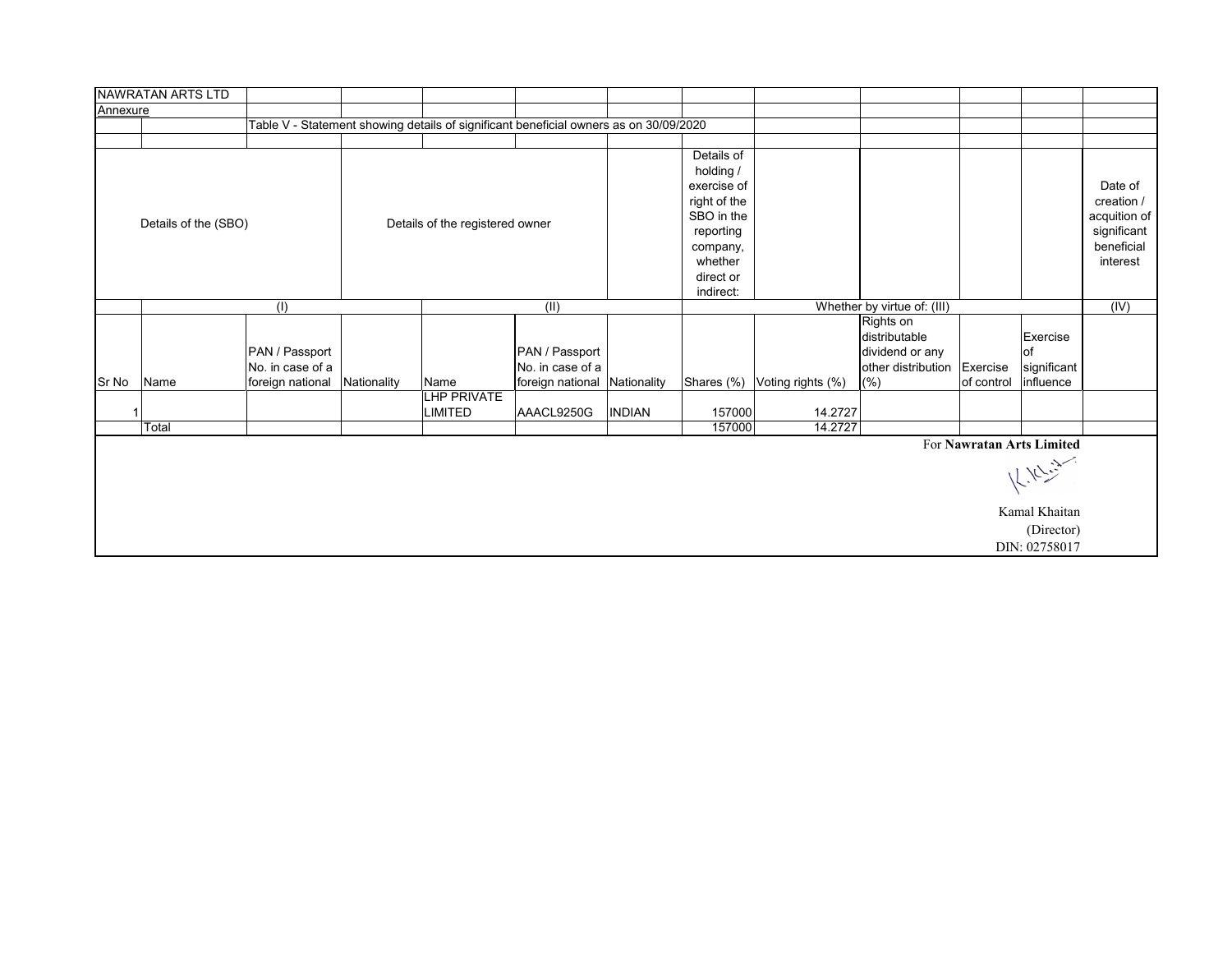|       | <b>NAWRATAN ARTS LTD</b>                                   |          |            |                                             |        |               |                |       |                                    |      |                           |
|-------|------------------------------------------------------------|----------|------------|---------------------------------------------|--------|---------------|----------------|-------|------------------------------------|------|---------------------------|
|       | List of shareholders (other than Res Ind) as on 30/09/2020 |          |            |                                             |        |               |                |       |                                    |      |                           |
| SI No | Folio/Client Id                                            | Dp Id    | <b>PAN</b> | Name                                        | Shares | $\frac{0}{0}$ | Physical       | Demat | Category                           | Type | Sub Type                  |
|       | 130972358                                                  | IN301549 | AAFHP2259D | PRADEEP GOENKA                              | 15000  | 1.3636        | $\overline{0}$ |       | 15000 Promoter - Individuals/HUF   | 16   |                           |
|       |                                                            |          |            | <b>TOTAL</b>                                | 15000  | 1.3636        | $\Omega$       |       | 15000 Promoter - Individuals/HUF   |      |                           |
|       | 131949253                                                  | IN301549 | AAACL9250G | <b>LHP PRIVATE LIMITED</b>                  | 157000 | 14.2727       | $\overline{0}$ |       | 157000 Promoter - Bodies Corporate | 5    | 12                        |
|       |                                                            |          |            | <b>TOTAL</b>                                | 157000 | 14.2727       | $\Omega$       |       | 157000 Promoter - Bodies Corporate |      |                           |
|       | 1000641                                                    |          |            | ADINATH VINIMAY PVT LTD                     | 100    | 0.0091        | 100            |       | 0 Bodies Corporate                 |      |                           |
|       | 2 000640                                                   |          |            | AHINSA VINIMOY PVT LTD                      | 100    | 0.0091        | 100            |       | 0 Bodies Corporate                 |      |                           |
|       | 3000643                                                    |          |            | <b>BAKLIWAL FINVESH PVT LTD</b>             | 100    | 0.0091        | 100            |       | 0 Bodies Corporate                 |      |                           |
|       | 4 000631                                                   |          |            | BAKLIWAL HOLDINGS PVT LTD                   | 100    | 0.0091        | 100            |       | 0 Bodies Corporate                 |      |                           |
|       | 5 000629                                                   |          |            | CUBE COMMUNICATION PVT LTD                  | 100    | 0.0091        | 100            |       | 0 Bodies Corporate                 |      |                           |
|       | 6 1207980000004173                                         | 79800    | AABCD1191K | <b>DENTAX INDIA LIMITED</b>                 | 50000  | 4.5455        | $\overline{0}$ |       | 50000 Bodies Corporate             | 25   | 12                        |
|       | 7000620                                                    |          |            | DEW DROPS MERCHANTS PVT LTD                 | 100    | 0.0091        | 100            |       | 0 Bodies Corporate                 |      |                           |
|       | 8000657                                                    |          |            | EXIM SCRIPT VANIJYA PVT LTD                 | 17600  | 1.6000        | 17600          |       | 0 Bodies Corporate                 |      |                           |
|       | 9000617                                                    |          |            | FAIRDEAL MARKETING PVT. LTD                 | 100    | 0.0091        | 100            |       | 0 Bodies Corporate                 |      |                           |
|       | 10 000648                                                  |          |            | FREE WRINGS EXPORT PVT LTD                  | 100    | 0.0091        | 100            |       | 0 Bodies Corporate                 |      |                           |
|       | 11 000626                                                  |          |            | <b>GREAL WESTERN SUPPLIERS AGENCY P LTD</b> | 100    | 0.0091        | 100            |       | 0 Bodies Corporate                 |      |                           |
|       | 12 000636                                                  |          |            | HIRISE MERCHANTS PVT LTD                    | 100    | 0.0091        | 100            |       | 0 Bodies Corporate                 |      |                           |
|       | 13 000630                                                  |          |            | <b>HOLLY SEA FINVEST PVT LTD</b>            | 100    | 0.0091        | 100            |       | 0 Bodies Corporate                 |      |                           |
|       | 14 000637                                                  |          |            | KILTON EXPORTS PVT LTD                      | 100    | 0.0091        | 100            |       | 0 Bodies Corporate                 |      |                           |
|       | 15 000653                                                  |          |            | KUSH TRADING & COMMERCE PVT LTD             | 100    | 0.0091        | 100            |       | 0 Bodies Corporate                 |      |                           |
|       | 16 000619                                                  |          |            | LOVEJOY MERCHAND PVT LTD                    | 100    | 0.0091        | 100            |       | 0 Bodies Corporate                 |      |                           |
|       | 17 000623                                                  |          |            | LYTON CONSULTANCY PVT LTD                   | 100    | 0.0091        | 100            |       | 0 Bodies Corporate                 |      |                           |
|       | 18 000651                                                  |          |            | LYTON MANAGEMENT SERVICES PVT LTD           | 100    | 0.0091        | 100            |       | 0 Bodies Corporate                 |      |                           |
|       | 19 000654                                                  |          |            | <b>MAXIMUM COMMERCIAL PVT LTD</b>           | 100    | 0.0091        | 100            |       | 0 Bodies Corporate                 |      |                           |
|       | 20 000644                                                  |          |            | N.K.P. HOLDING PVT LTD                      | 100    | 0.0091        | 100            |       | 0 Bodies Corporate                 |      |                           |
|       | 21 000639                                                  |          |            | NAMOKAR MERCANDIES PVT LTD                  | 100    | 0.0091        | 100            |       | 0 Bodies Corporate                 |      |                           |
|       | 22 000635                                                  |          |            | NEON VINIMAY PVT LTD                        | 100    | 0.0091        | 100            |       | 0 Bodies Corporate                 |      |                           |
|       | 23 000633                                                  |          |            | NIKHIL HOLDING PVT LTD                      | 100    | 0.0091        | 100            |       | 0 Bodies Corporate                 |      |                           |
|       | 24 000616                                                  |          |            | NILGIR VINIMOY PVT. LTD                     | 100    | 0.0091        | 100            |       | 0 Bodies Corporate                 |      |                           |
|       | 25 000628                                                  |          |            | PINKY EXIM P LTD                            | 100    | 0.0091        | 100            |       | 0 Bodies Corporate                 |      |                           |
|       | 26 000632                                                  |          |            | PINKY HOLDING PVT LTD                       | 100    | 0.0091        | 100            |       | 0 Bodies Corporate                 |      |                           |
|       | 27 00646A                                                  |          |            | PNR HOLDINGS (P) LTD                        | 100    | 0.0091        | 100            |       | 0 Bodies Corporate                 |      |                           |
|       | 28 000642                                                  |          |            | PRECIOUS MERCHANTS PVT LTD                  | 100    | 0.0091        | 100            |       | 0 Bodies Corporate                 |      |                           |
|       | 29 000656                                                  |          |            | PRIDENT & SHERATON COMMERCIAL PVT LTD       | 100    | 0.0091        | 100            |       | 0 Bodies Corporate                 |      |                           |
|       | 30 000652                                                  |          |            | R N P HOLDINGS (P) LTD                      | 100    | 0.0091        | 100            |       | 0 Bodies Corporate                 |      |                           |
|       | 31 000621                                                  |          |            | RADIUM FINVEST & CREDIT CO. P LTD           | 100    | 0.0091        | 100            |       | 0 Bodies Corporate                 |      |                           |
|       | 32 000624                                                  |          |            | RAHUL TREXIM P LTD                          | 100    | 0.0091        | 100            |       | 0 Bodies Corporate                 |      |                           |
|       | 33 000655                                                  |          |            | RAJHANS CRDITS & FINVEST PVT LTD            | 100    | 0.0091        | 100            |       | 0 Bodies Corporate                 |      |                           |
|       | 34 000618                                                  |          |            | SCIONARA COMMUNICATION PVT LTD              | 100    | 0.0091        | 100            |       | 0 Bodies Corporate                 |      |                           |
|       | 35 000622                                                  |          |            | SCIONARA TREX PVT LTD                       | 100    | 0.0091        | 100            |       | 0 Bodies Corporate                 |      |                           |
|       | 36 000645                                                  |          |            | SCIONVARA FINVEST PVT LTD                   | 100    | 0.0091        | 100            |       | 0 Bodies Corporate                 |      |                           |
|       | 37 000647                                                  |          |            | URANIUM FINVEST CO.PVT LTD                  | 100    | 0.0091        | 100            |       | 0 Bodies Corporate                 |      |                           |
|       | 38 000634                                                  |          |            | <b>VECTTOR BYAPAR PVT LTD</b>               | 100    | 0.0091        | 100            |       | 0 Bodies Corporate                 |      |                           |
|       |                                                            |          |            | <b>TOTAL</b>                                | 71200  | 6.4727        | 21200          |       | 50000 Bodies Corporate             |      |                           |
|       |                                                            |          |            |                                             |        |               |                |       |                                    |      | For Nawratan Arts Limited |

Art Similar<br>|<br>| X<sup>7</sup> Similar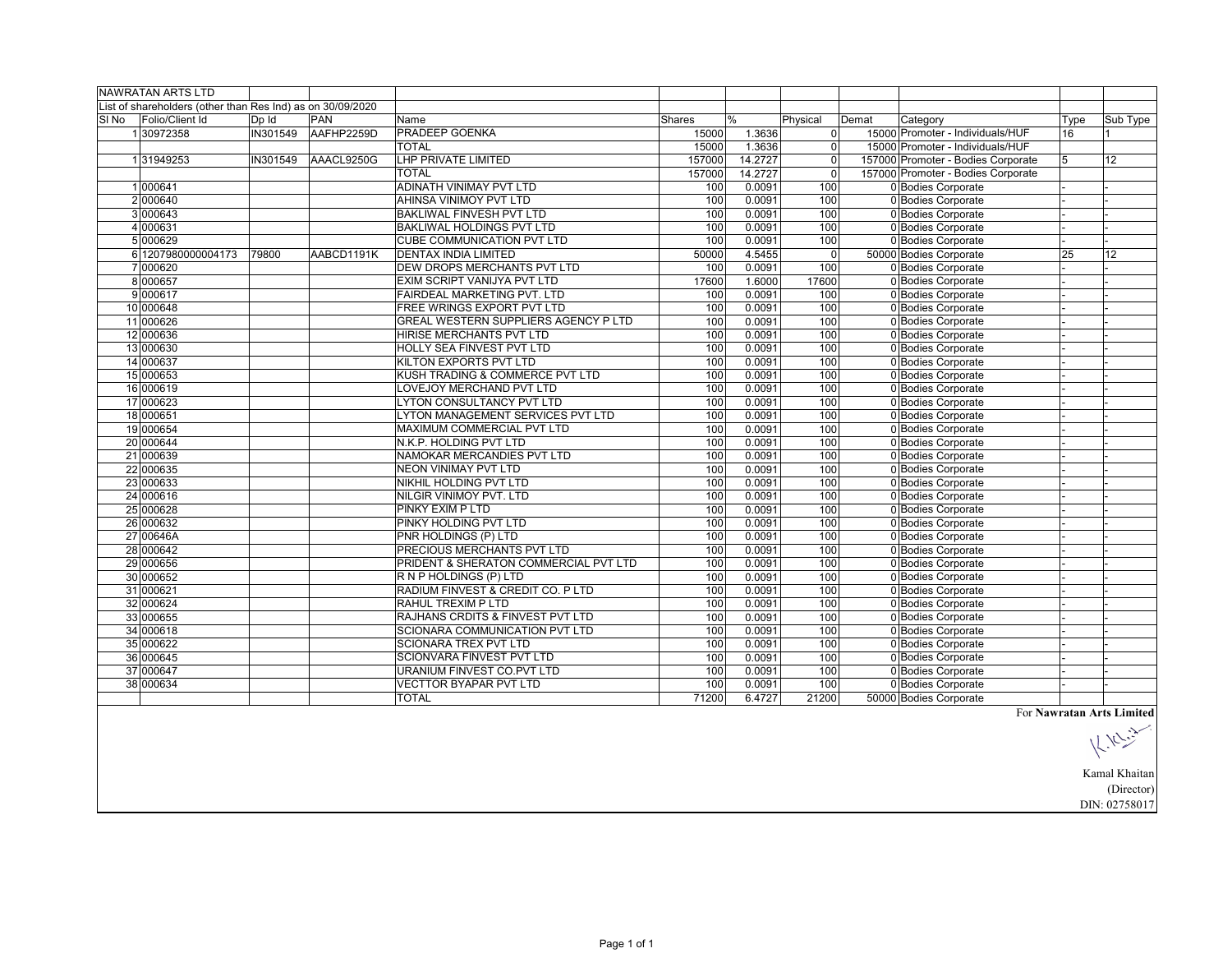From: To: MAHESHWARI DATAMATICS PVT. LTD. NAWRATAN ARTS LTD<br>23 R.N.MUKHERJEE ROAD, 5TH FLOOR 9,BRABOURNE ROAD 23 R.N.MUKHERJEE ROAD, 5TH FLOOR KOLKATA - 700001 3RD.FLOOR Phone : 2248-2248/2243-5029 KOLKATA Email: mdpldc@yahoo.com

Shareholding Pattern as on 30/09/2020 Investors' Grievance Report for quarter ended 30/09/2020 Balance Confirmation Certificate Clause 74(5) Confirmation Distribution Schedule both in value and in numbers

Date: For MAHESHWARI DATAMATICS PVT. LTD.

#### **CHALLAN**

From: To: MAHESHWARI DATAMATICS PVT. LTD. NAWRATAN ARTS LTD 23 R.N.MUKHERJEE ROAD, 5TH FLOOR 9,BRABOURNE ROAD KOLKATA - 700001 3RD.FLOOR Phone : 2248-2248/2243-5029 KOLKATA Email: mdpldc@yahoo.com

Shareholding Pattern as on 30/09/2020 Investors' Grievance Report for quarter ended 30/09/2020 Balance Confirmation Certificate Clause 74(5) Confirmation Distribution Schedule both in value and in numbers

Date: 14/07/2020 For MAHESHWARI DATAMATICS PVT. LTD.

For **Nawratan Arts Limited**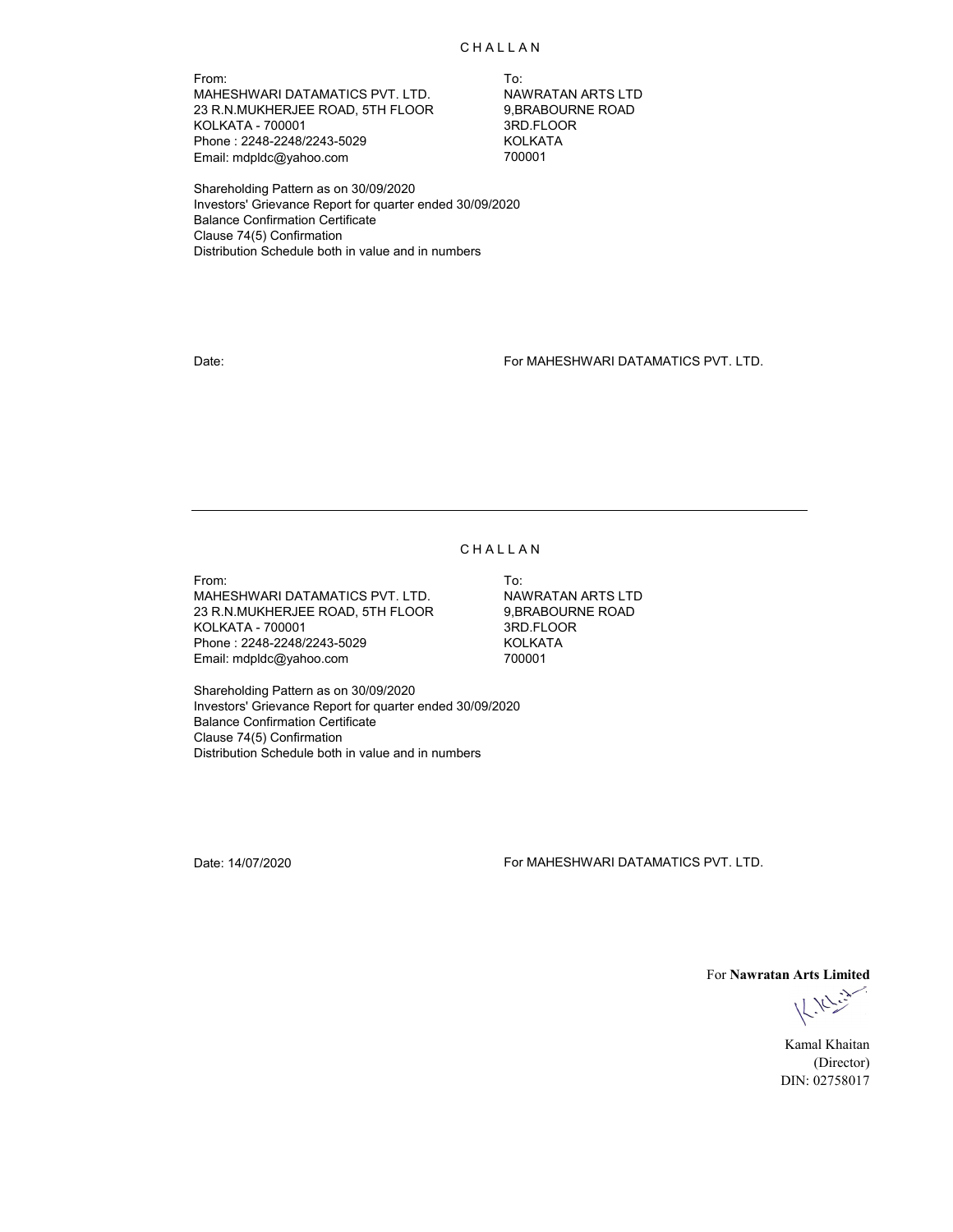| <b>NAWRATAN ARTS LTD</b>               |                          |          |              |          |  |
|----------------------------------------|--------------------------|----------|--------------|----------|--|
| Distribution Schedule as on 30/09/2020 |                          |          |              |          |  |
| Share Holding                          | No of Holders            | % age    | No of Shares | % age    |  |
| Upto 50                                | 301                      | 72.7053  | 15050        | 1.3682   |  |
| 51 to 100                              | 74                       | 17.8744  | 7400         | 0.6727   |  |
| 151 to 250                             | 3                        | 0.7246   | 700          | 0.0636   |  |
| 501 to 5000                            | $\overline{\mathcal{L}}$ | 0.9662   | 8800         | 0.8000   |  |
| Above 5000                             | 32                       | 7.7295   | 1068050      | 97.0955  |  |
| <b>Grand Total</b>                     | 414                      | 100.0000 | 1100000      | 100.0000 |  |
|                                        |                          |          |              |          |  |
|                                        |                          |          |              |          |  |
| Distribution Schedule as on 30/06/2020 |                          |          |              |          |  |
| Share Holding                          | No of Holders            | % age    | No of Shares | % age    |  |
| Upto 500                               | 378                      | 91.3043  | 23150        | 2.1045   |  |
| 501 to 1000                            | 1                        | 0.2415   | 800          | 0.0727   |  |
| 1001 to 2000                           | 1                        | 0.2415   | 1500         | 0.1364   |  |
| 2001 to 3000                           | 1                        | 0.2415   | 2500         | 0.2273   |  |
| 3001 to 4000                           | 1                        | 0.2415   | 4000         | 0.3636   |  |
| 5001 to 10000                          | 10                       | 2.4155   | 89500        | 8.1364   |  |
| Above 10000                            | $\overline{22}$          | 5.3140   | 978550       | 88.9591  |  |
| <b>Grand Total</b>                     | 414                      | 100.0000 | 1100000      | 100.0000 |  |
|                                        |                          |          |              |          |  |
|                                        |                          |          |              |          |  |
| Distribution Schedule as on 30/06/2020 |                          |          |              |          |  |
| Notional Value of (Rs.)                | No of Holders            | % age    | Amount (Rs.) | % age    |  |
| <b>Upto 5000</b>                       | 378                      | 91.3043  | 231500       | 2.1045   |  |
| 5001 to 10000                          | 1                        | 0.2415   | 8000         | 0.0727   |  |
| 10001 to 20000                         | 1                        | 0.2415   | 15000        | 0.1364   |  |
| 20001 to 30000                         | 1                        | 0.2415   | 25000        | 0.2273   |  |
| 30001 to 40000                         | 1                        | 0.2415   | 40000        | 0.3636   |  |
| 50001 to 100000                        | 10                       | 2.4155   | 895000       | 8.1364   |  |
| Above 100000                           | 22                       | 5.3140   | 9785500      | 88.9591  |  |
| <b>Grand Total</b>                     | 414                      | 100.0000 | 11000000     | 100.0000 |  |
|                                        |                          |          |              |          |  |

For **Nawratan Arts Limited**<br> $\bigcup_{k} \bigcup_{k} \bigcup_{k} \bigcup_{k} \bigcup_{k} \bigcup_{k} \bigcup_{k} \bigcup_{k} \bigcup_{k} \bigcup_{k} \bigcup_{k} \bigcup_{k} \bigcup_{k} \bigcup_{k} \bigcup_{k} \bigcup_{k} \bigcup_{k} \bigcup_{k} \bigcup_{k} \bigcup_{k} \bigcup_{k} \bigcup_{k} \bigcup_{k} \bigcup_{k} \bigcup_{k} \bigcup_{k} \bigcup_{k} \bigcup_{k} \bigcup_{k} \bigcup_{k} \bigcup_{k} \bigcup_{k} \$